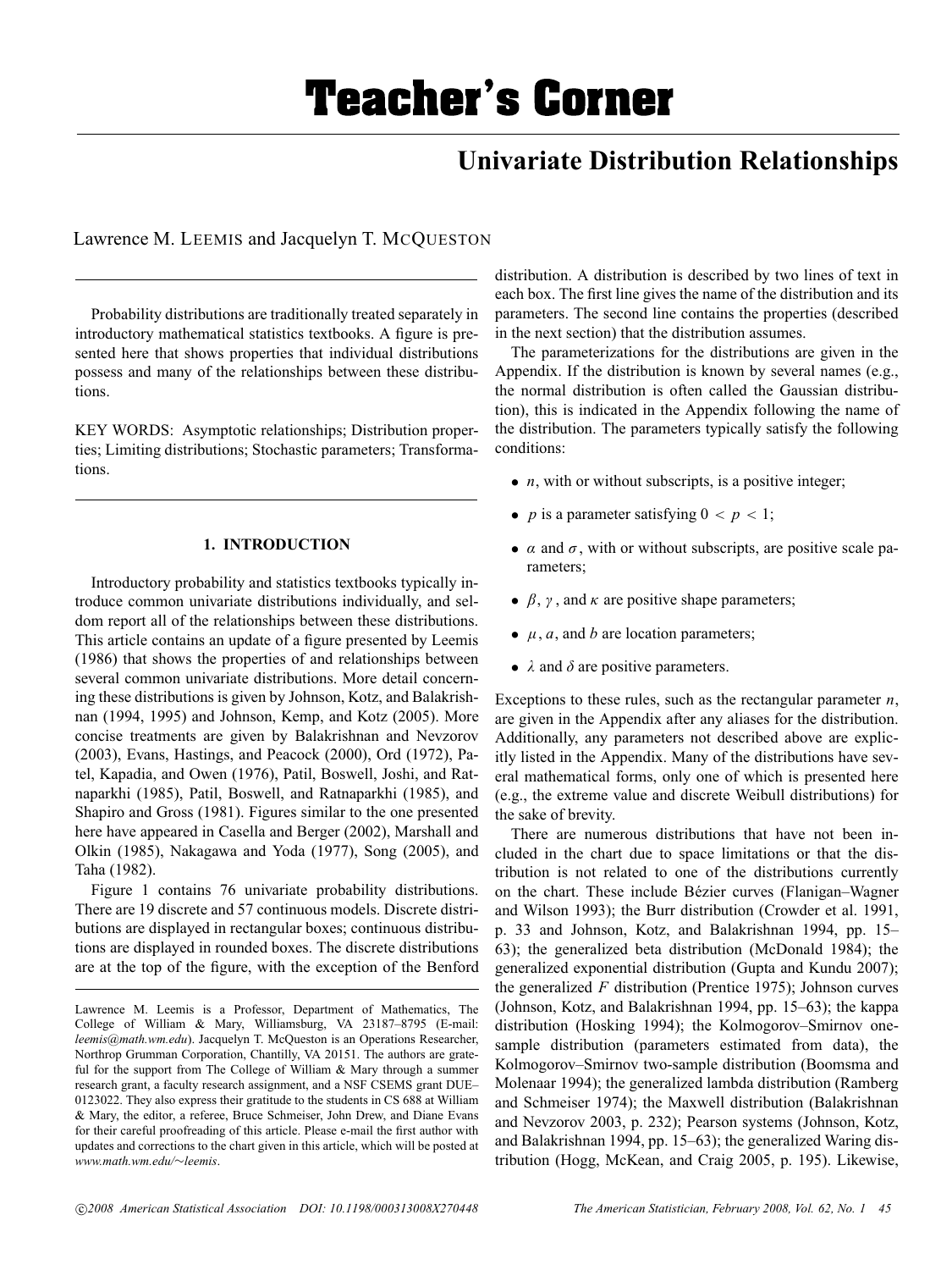Devroye (2006) refers to Dickman's, Kolmogorov–Smirnov, Kummer's, Linnik–Laha, theta, and de la Vallée–Poussin distributions in his chapter on variate generation.

## **2. DISTRIBUTION PROPERTIES**

There are several properties that apply to individual distributions listed in Figure 1.

• The *linear combination* property (L) indicates that linear combinations of independent random variables having this particular distribution come from the same distribution family.

*Example*: If  $X_i \sim N(\mu_i, \sigma_i^2)$  for  $i = 1, 2, ..., n$ ;  $a_1, a_2, \ldots, a_n$  are real constants, and  $X_1, X_2, \ldots, X_n$  are independent, then

$$
\sum_{i=1}^{n} a_i X_i \sim N \left( \sum_{i=1}^{n} a_i \mu_i, \sum_{i=1}^{n} a_i^2 \sigma_i^2 \right)
$$

.

• The *convolution* property (C) indicates that sums of independent random variables having this particular distribution come from the same distribution family.

*Example*: If  $X_i \sim \chi^2(n_i)$  for  $i = 1, 2, ..., n$ , and  $X_1$ ,  $X_2, \ldots, X_n$  are independent, then

$$
\sum_{i=1}^n X_i \sim \chi^2 \left( \sum_{i=1}^n n_i \right).
$$

• The *scaling* property (S) implies that any positive real constant times a random variable having this distribution comes from the same distribution family.

*Example*: If  $X \sim$  Weibull $(\alpha, \beta)$  and k is a positive, real constant, then

$$
kX \sim \text{Weibull}(ak^{\beta}, \beta).
$$

• The *product* property (P) indicates that products of independent random variables having this particular distribution come from the same distribution family.

*Example*: If  $X_i \sim \text{lognormal}(\mu_i, \sigma_i^2)$  for  $i = 1, 2, ..., n$ , and  $X_1, X_2, \ldots, X_n$  are independent, then

$$
\prod_{i=1}^n X_i \sim \text{lognormal}\left(\sum_{i=1}^n \mu_i, \sum_{i=1}^n \sigma_i^2\right).
$$

• The *inverse* property (I) indicates that the reciprocal of a random variable of this type comes from the same distribution family.

*Example*: If  $X \sim F(n_1, n_2)$ , then

$$
\frac{1}{X} \sim F(n_2, n_1).
$$

• The *minimum* property (M) indicates that the smallest of independent and identically distributed random variables from a distribution comes from the same distribution family.

*Example*: If  $X_i \sim$  exponential( $\alpha_i$ ) for  $i = 1, 2, ..., n$ , and  $X_1, X_2, \ldots, X_n$  are independent, then

$$
\min\{X_1, X_2, \ldots, X_n\} \sim \text{exponential}\left(1/\sum_{i=1}^n (1/\alpha_i)\right).
$$

• The *maximum* property (X) indicates that the largest of independent and identically distributed random variables from a distribution comes from the same distribution family.

*Example*: If  $X_i \sim$  standard power  $(\beta_i)$  for  $i = 1, 2, \ldots, n$ , and  $X_1, X_2, \ldots, X_n$  are independent, then

$$
\max\{X_1, X_2, \ldots, X_n\} \sim \text{standard power}\left(\sum_{i=1}^n \beta_i\right).
$$

- The *forgetfulness* property (F), more commonly known as the memoryless property, indicates that the conditional distribution of a random variable is identical to the unconditional distribution. The geometric and exponential distributions are the only two distributions with this property. This property is a special case of the residual property.
- The *residual* property (R) indicates that the conditional distribution of a random variable left-truncated at a value in its support belongs to the same distribution family as the unconditional distribution.

*Example*: If  $X \sim$  Uniform $(a, b)$ , and  $k$  is a real constant satisfying  $a < k < b$ , then the conditional distribution of *X* given  $X > k$  belongs to the uniform family.

• The *variate generation* property (V) indicates that the inverse cumulative distribution function of a continuous random variable can be expressed in closed form. For a discrete random variable, this property indicates that a variate can be generated in an  $O(1)$  algorithm that does not cycle through the support values or rely on a special property.

*Example*: If  $X \sim$  exponential( $\alpha$ ), then

$$
F^{-1}(u) = -\alpha \log(1 - u), \qquad 0 < u < 1.
$$

Since property L implies properties C and S, the C and S properties are not listed on a distribution having the L property. Similarly, property  $F \Rightarrow$  property R.

Some of the properties apply only in restricted cases. The minimum property applies to the Weibull distribution, for example, only when the shape parameter is fixed. The Weibull distribution has  $M_\beta$  on the second line in Figure 1 to indicate that the property is valid only in this restricted case.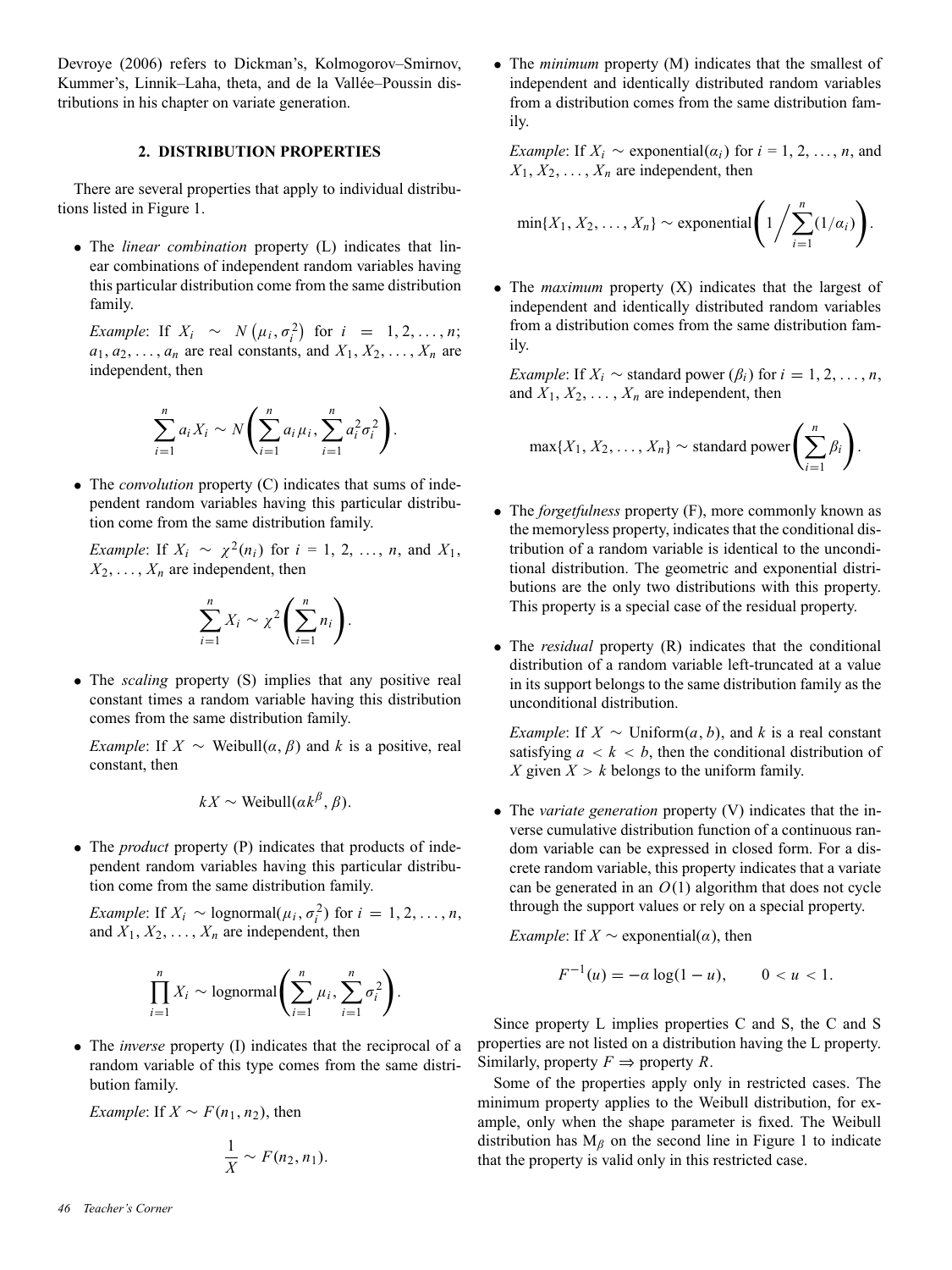

Figure 1. Univariate distribution relationships.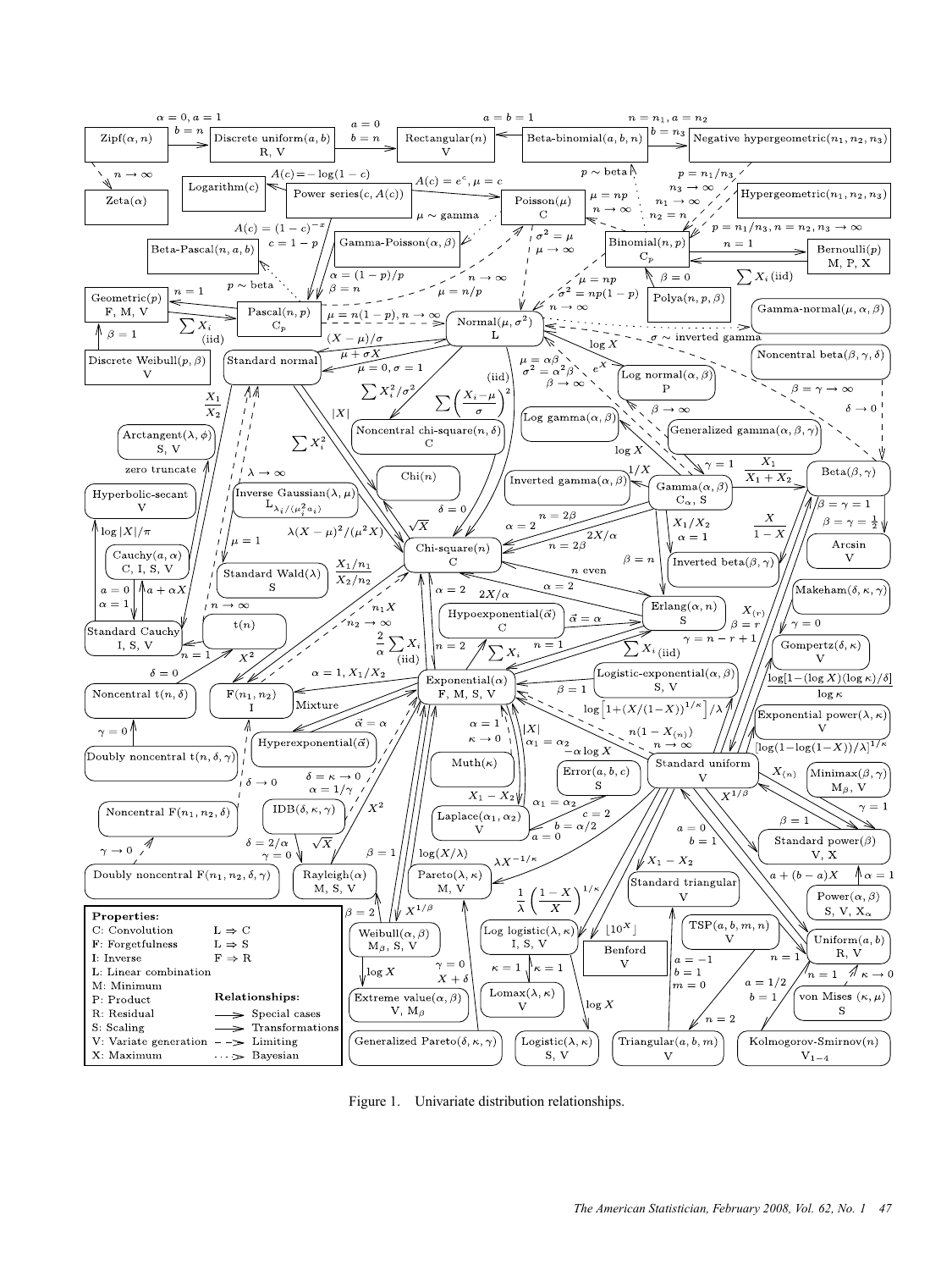### **3. RELATIONSHIPS AMONG THE DISTRIBUTIONS**

There are three types of lines used to connect the distributions to one another. The solid line is used for *special cases* and *transformations*. Transformations typically have an *X* on their label to distinguish them from special cases. The term "transformation" is used rather loosely here, to include the distribution of an order statistic, truncating a random variable, or taking a mixture of random variables. The dashed line is used for *asymptotic relationships*, which are typically in the limit as one or more parameters approach the boundary of the parameter space. The dotted line is used for *Bayesian relationships* (e.g., Beta– binomial, Beta–Pascal, Gamma–normal, and Gamma–Poisson). The binomial, chi-square, exponential, gamma, normal, and  $U(0, 1)$  distributions emerge as hubs, highlighting their centrality in applied statistics. Summation limits run from  $i = 1$  to *n*. The notation  $X(r)$  denotes the *r*th order statistic drawn from a random sample of size *n*.

There are certain special cases where distributions overlap for just a single setting of their parameters. Examples include (a) the exponential distribution with a mean of two and the chisquare distribution with two degrees of freedom, (b) the chisquare distribution with an even number of degrees of freedom and the Erlang distribution with scale parameter two, and (c) the Kolmogorov–Smirnov distribution (all parameters known case) for a sample of size  $n = 1$  and the  $U(1/2, 1)$  distribution. Each of these cases is indicated by a double-headed arrow.

The probability integral transformation allows a line to be drawn, in theory, between the standard uniform and all others since  $F(X) \sim U(0, 1)$ . Similarly, a line could be drawn between the unit exponential distribution and all others since  $H(X) \sim \text{exponential}(1)$ , where  $H(x) = \int_{-\infty}^{x} f(t)/(1 - F(t))dt$ is the cumulative hazard function.

All random variables that can be expressed as sums (e.g., the Erlang as the sum of independent and identically distributed exponential random variables) converge asymptotically in a parameter to the normal distribution by the central limit theorem. These distributions include the binomial, chi-square, Erlang, gamma, hypoexponential, and Pascal distributions. Furthermore, all distributions have an asymptotic relationship with the normal distribution (by the central limit theorem if sums of random variables are considered).

Many of the transformations can be inverted, and this is indicated on the chart by a double-headed arrow between two distributions. Consider the relationship between the normal distribution and the standard normal distribution. If  $X \sim N(\mu, \sigma^2)$ , then  $\frac{X-\mu}{\sigma} \sim N(0, 1)$  as indicated on the chart. Conversely, if  $X \sim N(0, 1)$ , then  $\mu + \sigma X \sim N(\mu, \sigma^2)$ . The first direction of the transformation is useful for standardizing random variables to be used for table lookup, while the second direction is useful for variate generation. In most cases, though, an inverse transformation is implicit and is not listed on the chart for brevity (e.g., extreme value random variable as the logarithm of a Weibull random variable and Weibull random variable as the exponential of an extreme value random variable).

Several of these relationships hint at further distributions that have not yet been developed. First, the extreme value and log gamma distributions indicate that the logarithm of any survival

distribution results in a distribution with support over the entire real axis. Second, the inverted gamma distribution indicates that the reciprocal of any survival distribution results in another survival distribution. Third, switching the roles of  $F(x)$  and  $F^{-1}(u)$  for a random variable with support on  $(0, 1)$  results in a complementary distribution (e.g., Jones 2002).

Additionally, the transformations in Figure 1 can be used to give intuition to some random variate generation routines. The Box–Muller algorithm, for example, converts a *U*(0, 1) to an exponential to a chi-square to a standard normal to a normal random variable.

Redundant arrows have typically not been drawn. An arrow between the minimax distribution and the standard uniform distribution has not been drawn because of the two arrows connecting the minimax distribution to the standard power distribution and the standard power distribution to the standard uniform distribution. Likewise, although the exponential distribution is a special case of the gamma distribution when the shape parameter equals 1, this is not explicitly indicated because of the special case involving the Erlang distribution.

In order to preserve a planar graph, several relationships are not included, such as those that would not fit on the chart or involved distributions that were too far apart. Examples include:

- A geometric random variable is the floor of an exponential random variable.
- A rectangular random variable is the floor of a uniform random variable.
- An exponential random variable is a special case of a Makeham random variable with  $\delta = 0$ .
- A standard power random variable is a special case of a beta random variable with  $\delta = 1$ .
- If *X* has the *F* distribution with parameters  $n_1$  and  $n_2$ , then  $\frac{1}{1 + (n_1/n_2)X}$  has the beta distribution (Hogg, McKean, and Craig 2005, p. 189).
- The doubly noncentral *F* distribution with  $n_1$ ,  $n_2$  degrees of freedom and noncentrality parameters  $\delta$ ,  $\gamma$  is defined as the distribution of

$$
\left(\frac{X_1(\delta)}{n_1}\right)\left(\frac{X_2(\gamma)}{n_2}\right)^{-1},\,
$$

where  $X_1(\delta)$ ,  $X_2(\gamma)$  are noncentral chi-square random variables with  $n_1$ ,  $n_2$  degrees of freedom, respectively, (Johnson, Kotz, and Balakrishnan 1995, p. 480).

- A normal and uniform random variable are special and limiting cases of an error random variable (Evans, Hastings, and Peacock 2000, p. 76).
- A binomial random variable is a special case of a power series random variable (Evans, Hastings, and Peacock 2000, p. 166).
- The limit of a von Mises random variable is a normal random variable as  $\kappa \to \infty$  (Evans, Hastings, and Peacock 2000, p. 191).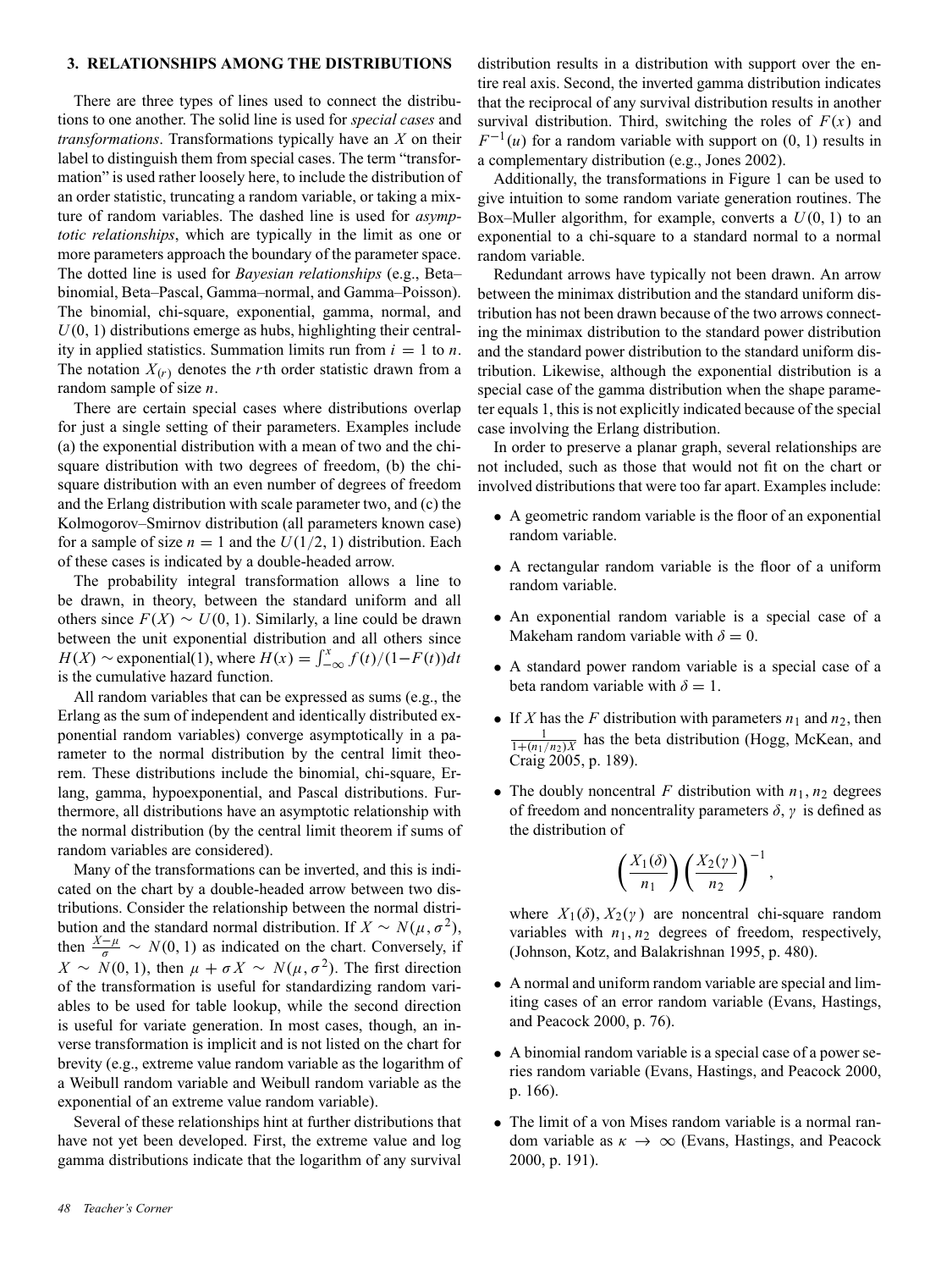- The half-normal, Rayleigh, and Maxwell–Boltzmann distributions are special cases of the chi distribution with  $n = 1, 2$ , and 3 degrees of freedom (Johnson, Balakrishnan, and Kotz 1994, p. 417).
- A function of the ratio of two independent generalized gamma random variables has the beta distribution (Stacy 1962).

Additionally, there are transformations where two distributions are combined to obtain a third, which were also omitted to maintain a planar graph. Two such examples are:

• The *t* distribution with *n* degrees of freedom is defined as the distribution of

$$
\frac{Z}{\sqrt{\chi^2(n)/n}}
$$

,

where *Z* is a standard normal random variable and  $\chi^2(n)$ is a chi-square random variable with *n* degrees of freedom, independent of *Z* (Evans, Hastings, and Peacock 2000, p. 180).

• The noncentral beta distribution with noncentrality parameter  $\delta$  is defined as the distribution of

$$
\frac{X}{X+Y},
$$

where *X* is a noncentral chi-square random variable with parameters  $(\beta, \delta)$  and *Y* is a central chi-square random variable with  $\gamma$  degrees of freedom (Evans, Hastings, and Peacock 2000, p. 42).

References for distributions not typically covered in introductory probability and statistics textbooks include:

- arctan distribution: Glen and Leemis (1997)
- Benford distribution: Benford (1938)
- exponential power distribution: Smith and Bain (1975)
- extreme value distribution: de Haan and Ferreira (2006)
- generalized gamma distribution: Stacy (1962)
- generalized Pareto distribution: Davis and Feldstein (1979)
- Gompertz distribution: Jordan (1967)
- hyperexponential and hypoexponential distributions: Ross (2007)
- IDB distribution: Hjorth (1980)
- inverse Gaussian distribution: Chhikara and Folks (1989), Seshadri (1993)
- inverted gamma distribution: Casella and Berger (2002)
- logarithm distribution: Johnson, Kemp, and Kotz (2005)
- logistic–exponential distribution: Lan and Leemis (2007)
- Makeham distribution: Jordan (1967)
- Muth's distribution: Muth (1977)
- negative hypergeometric distribution: Balakrishnan and Nevzorov (2003), Miller and Fridell (2007)
- power distribution: Balakrishnan and Nevzorov (2003)
- TSP distribution: Kotz and van Dorp (2004)
- Zipf distribution: Ross (2006).

## **A. APPENDIX: PARAMETERIZATIONS**

### **A.1 Discrete Distributions**

Benford:

$$
f(x) = \log_{10} \left( 1 + \frac{1}{x} \right), \qquad x = 1, 2, ..., 9
$$

Bernoulli:

$$
f(x) = p^{x} (1 - p)^{1 - x}, \qquad x = 0, 1
$$

Beta–binomial:

$$
f(x) = \frac{\Gamma(x+a)\Gamma(n-x+b)\Gamma(a+b)\Gamma(n+2)}{(n+1)\Gamma(a+b+n)\Gamma(a)\Gamma(b)\Gamma(x+1)\Gamma(n-x+1)},
$$
  

$$
x = 0, 1, ..., n
$$

Beta–Pascal (factorial):

$$
f(x) = {n-1+x \choose x} \frac{B(n+a, b+x)}{B(a, b)}, \qquad x = 0, 1, ...
$$

Binomial:

$$
f(x) = {n \choose x} p^{x} (1-p)^{n-x}, \qquad x = 0, 1, ..., n
$$

Discrete uniform:

$$
f(x) = \frac{1}{b - a + 1}, \qquad x = a, a + 1, \dots, b
$$

Discrete Weibull:

$$
f(x) = (1 - p)^{x^{\beta}} - (1 - p)^{(x+1)^{\beta}}, \qquad x = 0, 1, ...
$$

Gamma–Poisson:

$$
f(x) = \frac{\Gamma(x + \beta)a^x}{\Gamma(\beta)(1 + a)^{\beta + x}x!}, \qquad x = 0, 1, ...
$$

Geometric:

$$
f(x) = p(1 - p)^x, \qquad x = 0, 1, ...
$$

Hypergeometric:

$$
f(x) = {n_1 \choose x} {n_3 - n_1 \choose n_2 - x} / {n_3 \choose n_2},
$$
  

$$
x = \max(0, n_1 + n_2 - n_3), ..., \min(n_1, n_2)
$$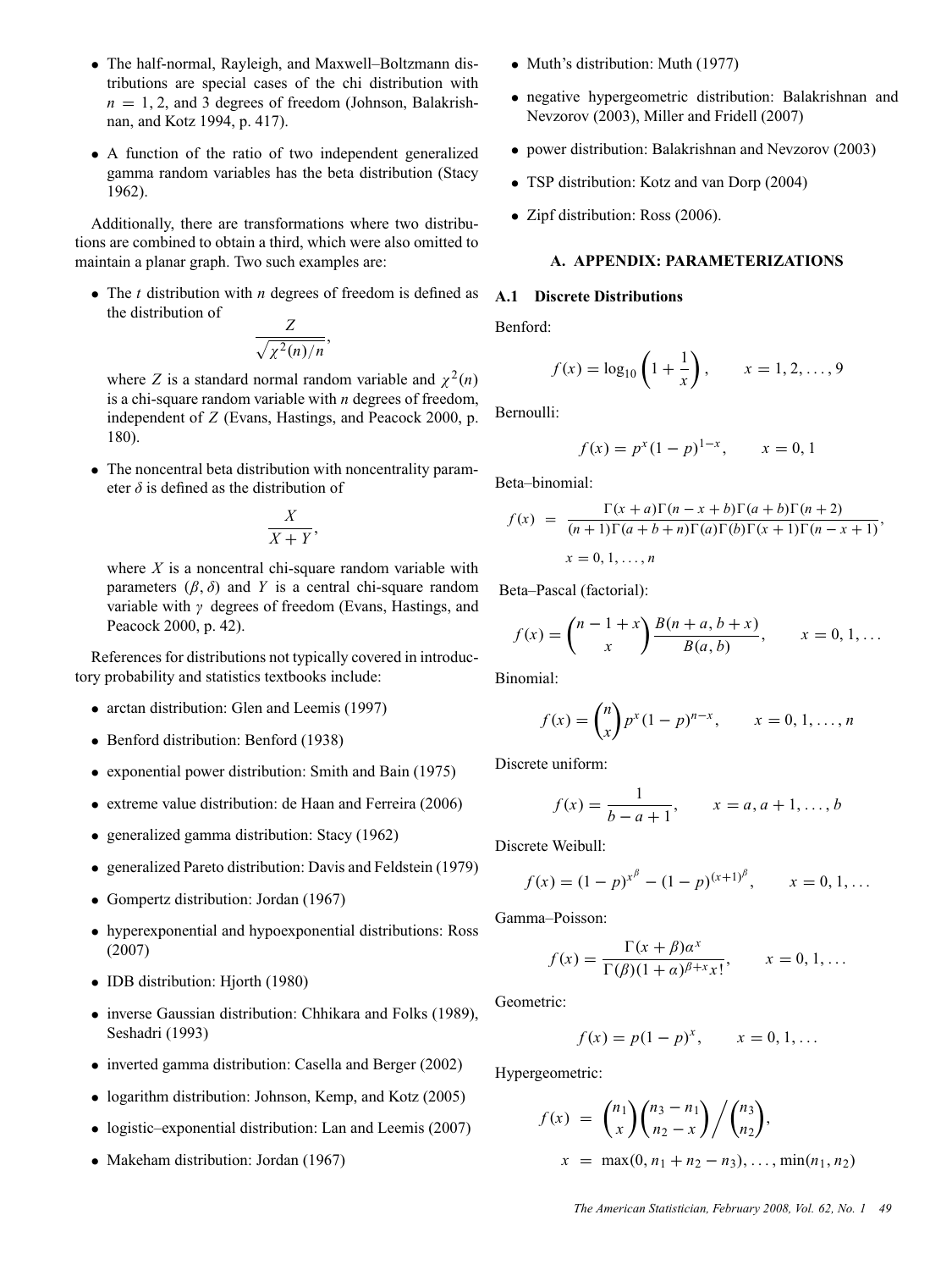Logarithm (logarithmic series,  $0 < c < 1$ ):

$$
f(x) = \frac{-(1-c)^x}{x \log c}, \qquad x = 1, 2, ...
$$

Negative hypergeometric:

$$
f(x) = {n_1 + x - 1 \choose x} {n_3 - n_1 + n_2 - x - 1 \choose n_2 - x}
$$

$$
/ {n_3 + n_2 - 1 \choose n_2},
$$

$$
x = \max(0, n_1 + n_2 - n_3), ..., n_2
$$

Pascal (negative binomial):

$$
f(x) = {n-1+x \choose x} p^{n} (1-p)^{x}, \qquad x = 0, 1, ...
$$

Poisson ( $\mu > 0$ ):

$$
f(x) = \frac{\mu^x e^{-\mu}}{x!}, \qquad x = 0, 1, ...
$$

Polya:

$$
f(x) = {n \choose x} \prod_{j=0}^{x-1} (p+j\beta) \prod_{k=0}^{n-x-1} (1-p+k\beta) / \prod_{i=0}^{n-1} (1+i\beta),
$$
  
 
$$
x = 0, 1, ..., n
$$

Power series ( $c > 0$ ;  $A(c) = \sum_{x} a_x c^x$ ):

$$
f(x) = \frac{a_x c^x}{A(c)}, \quad x = 0, 1, ...
$$

Rectangular (discrete uniform,  $n = 0, 1, ...$ ):

$$
f(x) = \frac{1}{n+1}, \quad x = 0, 1, \dots, n
$$

Zeta:

$$
f(x) = \frac{1}{x^{\alpha} \sum_{i=1}^{\infty} (1/i)^{\alpha}}, \quad x = 1, 2, ...
$$

Zipf  $(\alpha \geq 0)$ :

$$
f(x) = \frac{1}{x^{\alpha} \sum_{i=1}^{n} (1/i)^{\alpha}}, \quad x = 1, 2, ..., n
$$

## **A.2 Continuous Distributions**

Arcsin:

$$
f(x) = \frac{1}{\pi \sqrt{x(1-x)}}, \quad 0 < x < 1
$$

Arctangent ( $-\infty < \phi < \infty$ ):

$$
f(x) = \frac{\lambda}{\left[\arctan(\lambda\phi) + \frac{\pi}{2}\right] \left[1 + \lambda^2(x - \phi)^2\right]}, \quad x \ge 0
$$

Beta:

$$
f(x) = \left[\frac{\Gamma(\beta + \gamma)}{\Gamma(\beta)\Gamma(\gamma)}\right] x^{\beta - 1} (1 - x)^{\gamma - 1}, \quad 0 < x < 1
$$

Cauchy (Lorentz, Breit–Wigner,  $-\infty < a < \infty$ ):

$$
f(x) = \frac{1}{a\pi [1 + ((x - a)/a)^2]}, \quad -\infty < x < \infty
$$

Chi:

$$
f(x) = \frac{1}{2^{n/2-1}\Gamma(n/2)} x^{n-1} e^{-x^2/2}, \quad x > 0
$$

Chi-square:

$$
f(x) = \frac{1}{2^{n/2} \Gamma(n/2)} x^{n/2 - 1} e^{-x/2}, \quad x > 0
$$

Doubly noncentral *F*:

$$
f(x) = \sum_{j=0}^{\infty} \sum_{k=0}^{\infty} \left[ \frac{e^{-\delta/2} \left(\frac{1}{2}\delta\right)^j}{j!} \right] \left[ \frac{e^{-\gamma/2} \left(\frac{1}{2}\gamma\right)^k}{k!} \right]
$$

$$
\times n_1^{(n_1/2)+j} n_2^{(n_2/2)+k} x^{(n_1/2)+j-1}
$$

$$
\times (n_2 + n_1 x)^{-\frac{1}{2}(n_1 + n_2) - j - k}
$$

$$
\times \left[ B \left( \frac{1}{2} n_1 + j, \frac{1}{2} n_2 + k \right) \right]^{-1}, \qquad x > 0
$$

Doubly noncentral *t*:

See Johnson, Kotz, and Balakrishnan (1995, p. 533)

Erlang:

$$
f(x) = \frac{1}{a^n (n-1)!} x^{n-1} e^{-x/a}, \qquad x > 0
$$

Error (exponential power, general error;  $-\infty < a < \infty, b >$  $0, c > 0$ :

$$
f(x) = \frac{\exp[-(|x - a|/b)^{2/c}/2]}{b(2^{c/2+1})\Gamma(1 + c/2)}, \qquad -\infty < x < \infty
$$

Exponential (negative exponential):

$$
f(x) = (1/a)e^{-x/a}, \qquad x > 0
$$

Exponential power:

$$
f(x) = (e^{1-e^{\lambda x^{\kappa}}})e^{\lambda x^{\kappa}}\lambda \kappa x^{\kappa-1}, \qquad x > 0
$$

Extreme value (Gumbel):

$$
f(x) = (\beta/\alpha)e^{x\beta - e^{x\beta}/\alpha}, \qquad -\infty < x < \infty
$$

*F* (variance ratio, Fisher–Snedecor):

$$
f(x) = \frac{\Gamma((n_1 + n_2)/2)(n_1/n_2)^{n_1/2} x^{n_1/2 - 1}}{\Gamma(n_1/2)\Gamma(n_2/2)[(n_1/n_2)x + 1]^{((n_1+n_2)/2)}}, \quad x > 0
$$

Gamma:

$$
f(x) = \frac{1}{\alpha^{\beta} \Gamma(\beta)} x^{\beta - 1} e^{-x/\alpha}, \qquad x > 0
$$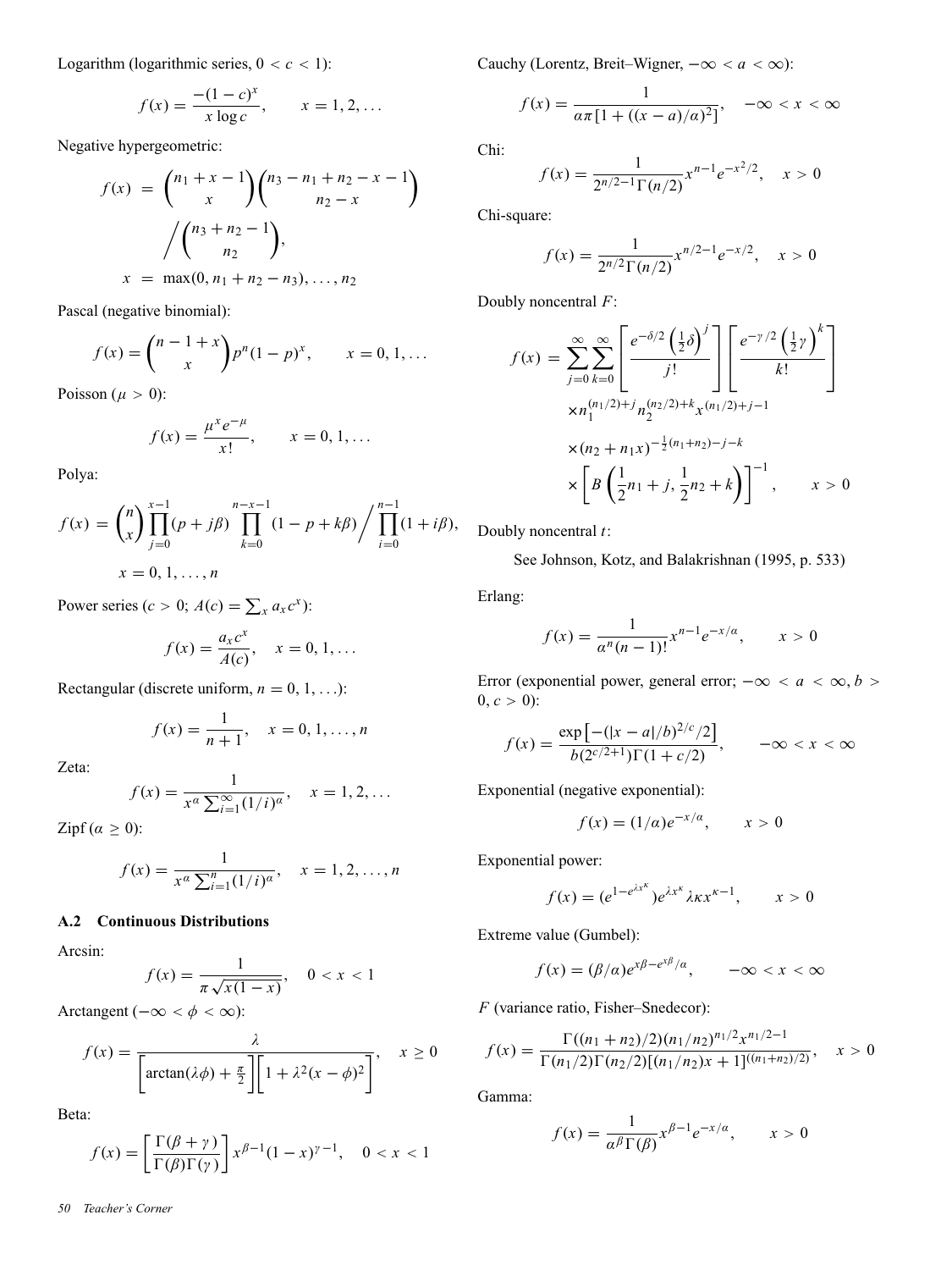Gamma–normal:

See Evans, Hastings, and Peacock (2000, p. 103)

Generalized gamma:

$$
f(x) = \frac{\gamma}{\alpha^{\gamma \beta} \Gamma(\beta)} x^{\gamma \beta - 1} e^{-(x/\alpha)^{\gamma}}, \qquad x > 0
$$

Generalized Pareto:

$$
f(x) = \left(\gamma + \frac{\kappa}{x + \delta}\right) \left(1 + \frac{x}{\delta}\right)^{-\kappa} e^{-\gamma x}, \quad x > 0
$$

Gompertz ( $\kappa > 1$ ):

$$
f(x) = \delta \kappa^{x} e^{[-\delta(\kappa^{x}-1)/\log \kappa]}, \quad x > 0
$$

Hyperbolic–secant:

$$
f(x) = \operatorname{sech}(\pi x), \qquad -\infty < x < \infty
$$

Hyperexponential ( $p_i > 0$ ,  $\sum_{i=1}^n p_i = 1$ ):

$$
f(x) = \sum_{i=1}^{n} \frac{p_i}{\alpha_i} e^{-x/\alpha_i}, \qquad x > 0
$$

Hypoexponential ( $\alpha_i \neq \alpha_j$  for  $i \neq j$ ):

$$
f(x) = \sum_{i=1}^{n} (1/\alpha_i) e^{-x/\alpha_i} \left( \prod_{j=1, j \neq i}^{n} \frac{\alpha_i}{\alpha_i - \alpha_j} \right), \quad x > 0
$$

IDB ( $\gamma \geq 0$ ):

$$
f(x) = \frac{(1+\kappa x)\delta x + \gamma}{(1+\kappa x)^{\gamma/\kappa+1}} e^{-\delta x^2/2}, \qquad x > 0
$$

Inverse Gaussian (Wald;  $\mu > 0$ ):

$$
f(x) = \sqrt{\frac{\lambda}{2\pi x^3}} e^{-\frac{\lambda}{2\mu^2 x}(x-\mu)^2}, \qquad x > 0
$$

Inverted beta ( $\beta > 1$ ,  $\gamma > 1$ ):

$$
f(x) = \frac{x^{\beta - 1}(1 + x)^{-\beta - \gamma}}{B(\beta, \gamma)}, \qquad x > 0
$$

Inverted gamma:

$$
f(x) = [1/\Gamma(\alpha)\beta^{\alpha}]x^{-\alpha-1}e^{-1/\beta x}, \qquad x > 0
$$

Kolmogorov–Smirnov:

See Drew, Glen, and Leemis (2000)

Laplace (double exponential):

$$
f(x) = \begin{cases} (1/(a_1 + a_2))e^{x/a_1}, & x < 0\\ (1/(a_1 + a_2))e^{-x/a_2}, & x > 0 \end{cases}
$$

Log gamma:

$$
f(x) = [1/\alpha^{\beta} \Gamma(\beta)] e^{\beta x} e^{-e^{x}/a}, \quad -\infty < x < \infty
$$

Log logistic:

$$
f(x) = \frac{\lambda \kappa (\lambda x)^{\kappa - 1}}{[1 + (\lambda x)^{\kappa}]^2}, \quad x > 0
$$

Log normal  $(-\infty < \alpha < \infty)$ :

$$
f(x) = \frac{1}{\sqrt{2\pi} \beta x} \exp\left[-\frac{1}{2} (\log(x/\alpha)/\beta)^2\right], \quad x > 0
$$

Logistic:

$$
f(x) = \frac{\lambda^k \kappa e^{\kappa x}}{[1 + (\lambda e^x)^{\kappa}]^2}, \qquad -\infty < x < \infty
$$

Logistic–exponential:

$$
f(x) = \frac{\alpha \beta (e^{\alpha x} - 1)^{\beta - 1} e^{\alpha x}}{(1 + (e^{\alpha x} - 1)^{\beta})^2}, \qquad x > 0
$$

Lomax:

$$
f(x) = \frac{\lambda \kappa}{(1 + \lambda x)^{\kappa + 1}}, \qquad x > 0
$$

Makeham  $(\kappa > 1)$ :

$$
f(x) = (\gamma + \delta \kappa^{x}) e^{-\gamma x - \frac{\delta(\kappa^{x} - 1)}{\log \kappa}}, \qquad x > 0
$$

Minimax:

$$
f(x) = \beta \gamma x^{\beta - 1} (1 - x^{\beta})^{\gamma - 1}, \qquad 0 < x < 1
$$

Muth:

$$
f(x) = (e^{\kappa x} - \kappa)e^{[-\frac{1}{\kappa}e^{\kappa x} + \kappa x + \frac{1}{\kappa}]}, \qquad x > 0
$$

Noncentral beta:

$$
f(x) = \sum_{i=0}^{\infty} \frac{\Gamma(i + \beta + \gamma)}{\Gamma(\gamma)\Gamma(i + \beta)} \left(\frac{e^{-\delta/2}}{i!}\right) \left(\frac{\delta}{2}\right)^i
$$

$$
\times x^{i+\beta-1} (1-x)^{\gamma-1}, \quad 0 < x < 1
$$

Noncentral chi-square:

$$
f(x) = \sum_{k=0}^{\infty} \frac{\exp(-\frac{\delta}{2})(\frac{\delta}{2})^k}{k!} \cdot \frac{\exp(-\frac{x}{2})x^{\frac{n+2k}{2}-1}}{2^{\frac{n+2k}{2}}\Gamma(\frac{n+2k}{2})}, \qquad x > 0
$$

Noncentral *F*:

$$
f(x) = \sum_{i=0}^{\infty} \frac{\Gamma\left(\frac{2i+n_1+n_2}{2}\right) \left(\frac{n_1}{n_2}\right)^{(2i+n_1)/2} x^{(2i+n_1-2)/2} e^{-\delta/2} \left(\frac{\delta}{2}\right)^i}{\Gamma\left(\frac{n_2}{2}\right) \Gamma\left(\frac{2i+n_1}{2}\right) i! \left(1 + \frac{n_1}{n_2} x\right)^{(2i+n_1+n_2)/2}},
$$
  

$$
x > 0
$$

Noncentral *t* ( $-\infty < \delta < \infty$ ):

$$
f(x) = \frac{n^{n/2} \exp(-\delta^2/2)}{\sqrt{\pi} \Gamma(n/2)(n+x^2)^{(n+1)/2}}
$$

$$
\times \sum_{i=0}^{\infty} \frac{\Gamma[(n+i+1)/2]}{i!} \left(\frac{x\delta\sqrt{2}}{\sqrt{n+x^2}}\right)^i,
$$

$$
-\infty < x < \infty
$$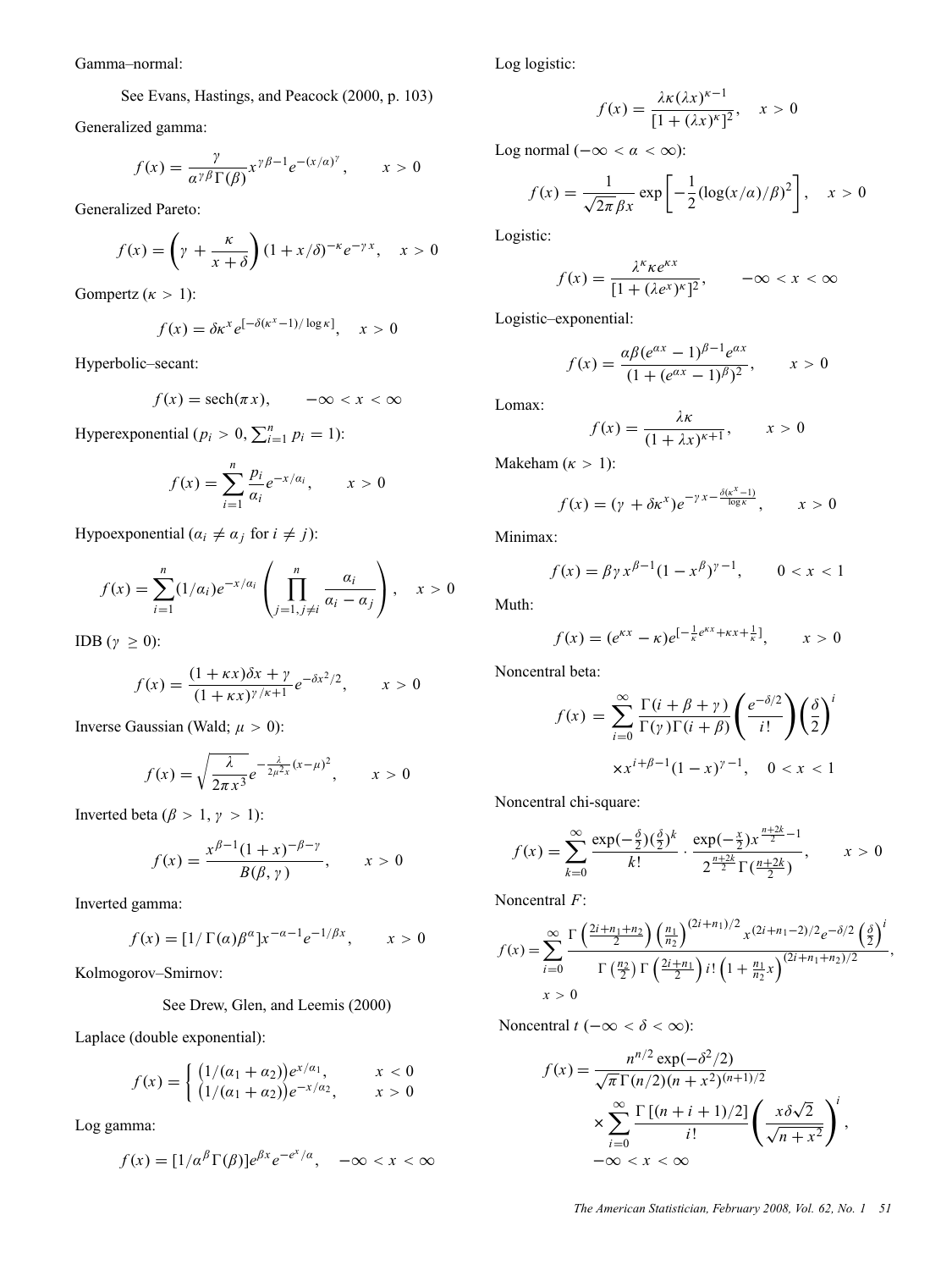Normal (Gaussian):

$$
f(x) = \frac{1}{\sqrt{2\pi}\sigma} \exp\left[-\frac{1}{2}\left((x-\mu)/\sigma\right)^2\right], \quad -\infty < x < \infty
$$

Pareto:

$$
f(x) = \frac{\kappa \lambda^{\kappa}}{x^{\kappa + 1}}, \qquad x > \lambda
$$

Power:

$$
f(x) = \frac{\beta x^{\beta - 1}}{\alpha^{\beta}}, \qquad 0 < x < \alpha
$$

Rayleigh:

$$
f(x) = (2x/a)e^{-x^2/a}, \qquad x > 0
$$

Standard Cauchy:

$$
f(x) = \frac{1}{\pi(1+x^2)}, \qquad -\infty < x < \infty
$$

Standard normal:

$$
f(x) = \frac{e^{-x^2/2}}{\sqrt{2\pi}}, \qquad -\infty < x < \infty
$$

Standard power:

$$
f(x) = \beta x^{\beta - 1}, \qquad 0 < x < 1
$$

Standard triangular:

$$
f(x) = \begin{cases} x+1, & -1 < x < 0 \\ 1-x, & 0 \le x < 1 \end{cases}
$$

Standard uniform:

$$
f(x) = 1, \qquad 0 < x < 1
$$

*t* (Student's *t*):

$$
f(x) = \frac{\Gamma((n+1)/2)}{(n\pi)^{1/2}\Gamma(n/2)[x^2/n+1]^{(n+1)/2}}, \quad -\infty < x < \infty
$$

Triangular  $(a < m < b)$ :

$$
f(x) = \begin{cases} \frac{2(x-a)}{(b-a)(m-a)}, & a < x < m \\ \frac{2(b-x)}{(b-a)(b-m)}, & m \le x < b \end{cases}
$$

TSP (two-sided power):

$$
f(x) = \begin{cases} \frac{n}{b-a} \left(\frac{x-a}{m-a}\right)^{n-1}, & a < x \le m \\ \frac{n}{b-a} \left(\frac{b-x}{b-m}\right)^{n-1}, & m \le x < b \end{cases}
$$

Uniform (continuous rectangular;  $-\infty < a < b < \infty$ ):

$$
f(x) = 1/(b - a), \qquad a < x < b
$$

von Mises ( $0 < \mu < 2\pi$ ):

$$
f(x) = \frac{e^{\kappa \cos(x-\mu)}}{2\pi I_0(\kappa)}, \qquad 0 < x < 2\pi
$$

Wald (Standard Wald):

$$
f(x) = \sqrt{\frac{\lambda}{2\pi x^3}} e^{-\frac{\lambda}{2x}(x-1)^2}, \qquad x > 0
$$

Weibull:

$$
f(x) = (\beta/\alpha)x^{\beta-1} \exp \left[ -(1/\alpha)x^{\beta} \right], \qquad x > 0
$$

### **A.3 Functions**

Gamma function:

$$
\Gamma(c) = \int_0^\infty e^{-x} x^{c-1} dx
$$

Beta function:

$$
B(a, b) = \int_0^1 x^{a-1} (1-x)^{b-1} dx
$$

Modified Bessel function of the first kind of order 0:

$$
I_0(\kappa) = \sum_{i=0}^{\infty} \frac{\kappa^{2i}}{2^{2i} (i!)^2}
$$

*[Received October 2007. Revised December 2007.]*

#### **REFERENCES**

- Balakrishnan, N., and Nevzorov, V.B. (2003), *A Primer on Statistical Distributions*, Hoboken, NJ: Wiley.
- Benford, F. (1938), "The Law of Anomalous Numbers," *Proceedings of the American Philosophical Society*, 78, 551–572.
- Boomsma, A., and Molenaar, I.W. (1994), "Four Electronic Tables for Probability Distributions," *The American Statistician*, 48, 153–162.
- Casella, G., and Berger, R. (2002), *Statistical Inference* (2nd ed.), Belmont, CA: Duxbury.
- Chhikara, R.S., and Folks, L.S. (1989), *The Inverse Gaussian Distribution: Theory, Methodology and Applications*, New York: Marcel Dekker, Inc.
- Crowder, M.J., Kimber, A.C., Smith, R.L., and Sweeting, T.J. (1991), *Statistical Analysis of Reliability Data*, New York: Chapman and Hall.
- Davis, H.T., and Feldstein, M.L (1979), "The Generalized Pareto Law as a Model for Progressively Censored Survival Data," *Biometrika*, 66, 299– 306.
- Devroye, L. (2006), "Nonuniform Random Variate Generation," in *Simulation*, eds. S.G. Henderson and B.L. Nelson, Vol. 13, Handbooks in Operations Research and Management Science, Amsterdam: North–Holland.
- Drew, J.H., Glen, A.G., and Leemis, L.M. (2000), "Computing the Cumulative Distribution Function of the Kolmogorov–Smirnov Statistic," *Computational Statistics and Data Analysis*, 34, 1–15.
- Evans, M., Hastings, N., and Peacock, B. (2000), *Statistical Distributions* (3rd ed.), New York: Wiley.
- Flanigan–Wagner, M., and Wilson, J.R. (1993), "Using Univariate Bézier Distributions to Model Simulation Input Processes," in *Proceedings of the 1993 Winter Simulation Conference*, eds. G. W. Evans, M. Mollaghasemi, E. C. Russell, and W. E. Biles, Institute of Electrical and Electronics Engineers, pp. 365–373.
- Glen, A., and Leemis, L.M. (1997), "The Arctangent Survival Distribution," *Journal of Quality Technology*, 29, 205–210.
- Gupta, R.D., and Kundu, D. (2007), "Generalized Exponential Distribution: Existing Results and Some Recent Developments," *Journal of Statistical Planning and Research*, 137, 3537–3547.
- de Haan, L., and Ferreira, A. (2006), *Extreme Value Theory: An Introduction*, New York: Springer.
- Hjorth, U. (1980), "A Reliability Distribution with Increasing, Decreasing, Constant and Bathtub-Shaped Failure Rates," *Technometrics*, 22, 99–107.
- Hogg, R.V., McKean, J.W., and Craig, A.T. (2005), *Introduction to Mathematical Statistics* (6th ed.), Upper Saddle River, NJ: Prentice Hall.
- Hosking, J.R.M. (1994), "The Four-Parameter Kappa Distribution," *IBM Journal of Research and Development*, 38, 251–258.
- Johnson, N.L., Kemp, A.W., and Kotz, S. (2005), *Univariate Discrete Distributions* (3rd ed.), New York: Wiley.
- Johnson, N.L., Kotz, S., and Balakrishnan, N. (1994), *Continuous Univariate Distributions* (Vol. I, 2nd ed.), New York: Wiley.